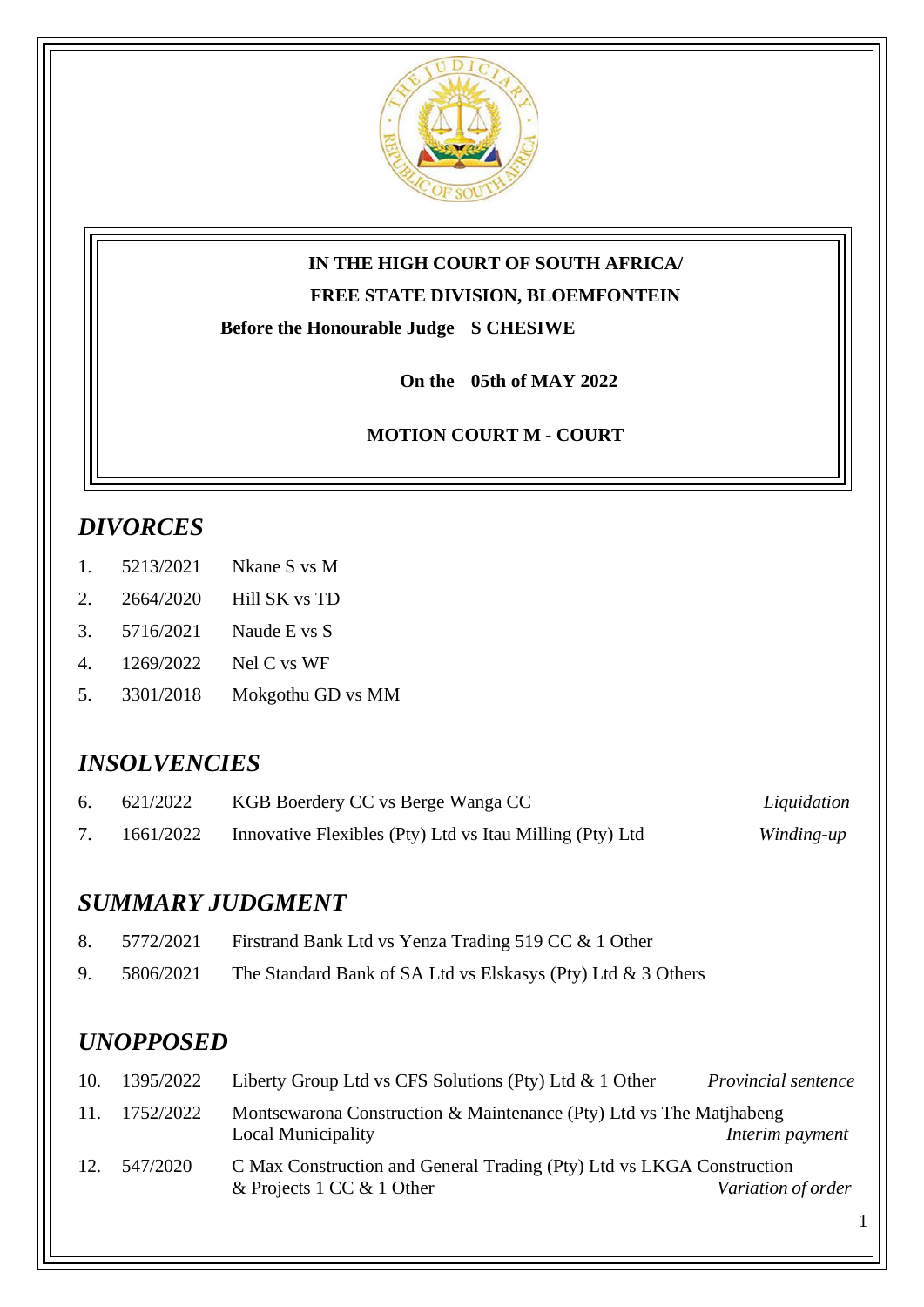| 13. | 838/2020  | Wel-Rie Quest House CC vs The Matjhabeng Local Municipality                                                                       | Interdict                       |
|-----|-----------|-----------------------------------------------------------------------------------------------------------------------------------|---------------------------------|
| 14. | 5381/2021 | Van der Merwe R & 9 Others vs Van der Merwe PJ & 5 Others                                                                         | Curator ad Litem                |
| 15. | 1811/2022 | Letsoso TR & 1 Other vs Sheriff, Bfn East & 4 Others                                                                              | Cancellation &<br>setting aside |
| 16. | 278/2017  | Mahomed HA vs RAF                                                                                                                 | To compel                       |
| 17. | 5045/2019 | Sasol SA Ltd t/a Sasol Chemicals vs L&K Poly Products Company (Pty) Ltd                                                           |                                 |
| 18. | 4401/2020 | Olivier M vs JC                                                                                                                   | $\zeta$ $\zeta$                 |
| 19. | 3733/2021 | Ceba D vs XM                                                                                                                      | $\zeta \zeta$                   |
| 20. | 4004/2021 | Kotoane JL vs LH                                                                                                                  | $\zeta$ $\zeta$                 |
| 21. | 1251/2022 | FJ Senekall Inc vs Smith ER N.O. & 2 Others                                                                                       | Declaratory order               |
| 22. | 1451/2022 | Schlebush EC                                                                                                                      | $\zeta \zeta$                   |
| 23. | 1618/2022 | African Spirit Trading 406 (Pty) Ltd vs Khedama Q & 2 Others                                                                      | $\zeta$ $\zeta$                 |
| 24. | 4316/2021 | Baipereki Danny's Construction CC vs Member of the Executive Council for<br>the FS Provincial Dept. for Police, Roads & Transport | Order to rectify                |
| 25. | 3076/2021 | Jonker L & 2 Others vs Myobizi N N.O. & 5 Others                                                                                  | Amendment of court order        |
| 26. | 1133/2022 | Abiashie O obo E vs The Information Officer, for the Dept. of Health Gauteng<br>Province & 3 Others                               | Set aside                       |
| 27. | 1136/2022 | Abiashie O obo E vs The Information Officer, for the Dept. of Health Gauteng<br>Province & 3 Others & 3 Others                    | $\epsilon$                      |
| 28. | 5540/2019 | Aqua Transport & Plant Hire (Pty) Ltd vs Matjhabeng Local Municipality                                                            | Condonation                     |
| 29. | 1308/2022 | Nkomombini T vs Mosala OL & 2 Others                                                                                              | Transfer of property            |
| 30. | 3608/2021 | MEC of the Dept. of Economic, Small Business Dev., Tourism & Environmental<br>Affairs vs De Wet DS & 2 Others                     | Eviction                        |
| 31. | 620/2022  | Novato Trading 1 (Pty0 Ltd vs SA Post Offices Soc Ltd                                                                             |                                 |
| 32. | 1849/2022 | April MC N.O. vs Pheleu P & 2 Others                                                                                              | $\zeta$ $\zeta$                 |
| 33. | 1372/2022 | Mtetwa J vs SL                                                                                                                    | Rule 43                         |

# *DEFAULT JUDGMENTS*

#### **BOKWA ATTORNEYS**

34. 3082/2021 The Standard Bank of SA Ltd vs Zelpy Property Trust & 1 Other

#### **BLAIR ATTORNEYS**

35. 3743/2020 Tiger Food Brands Ltd vs HR Truter 36. 632/2022 Phoenix Aluminium Profiles CC vs Calicom Trading 162 (Pty) Ltd & 1 Other

# **JG BOTHA ATTORNEYS**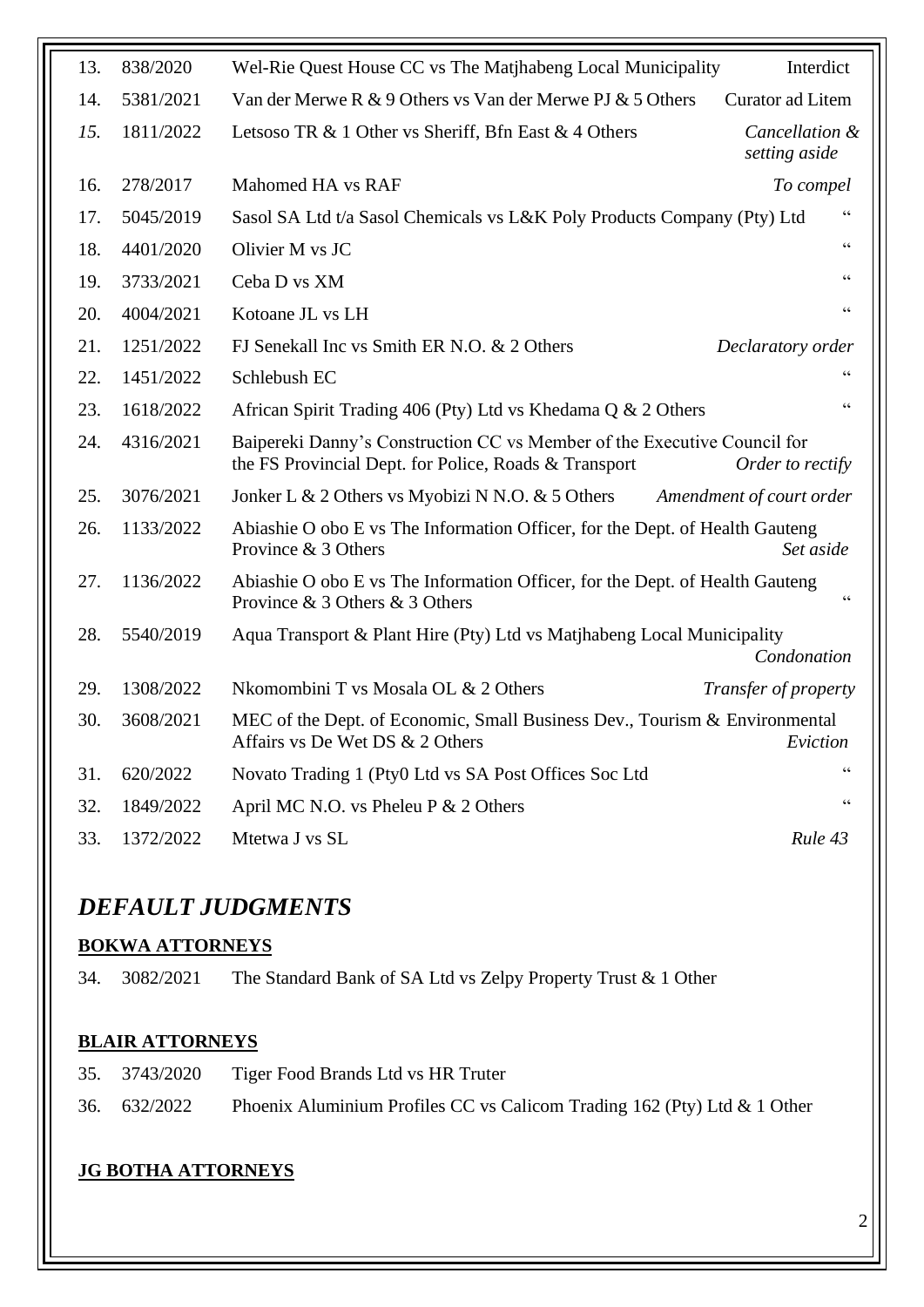- 37. 4447/2021 Absa Bank Ltd vs Human P & 1 Other
- 38. 4509/2021 Absa Home Loans Guarantee Company (RF) Pty Ltd & 1 Other vs Nel CH
- 39. 5252/2021 Absa Bank Ltd vs Abuarja N
- 40. 5831/2021 Absa Home Loans Guarantee Company & 1 Other vs Chabela LK

### **EG COOPER MAJIEDT**

- 41. 1453/2020 The Standard Bank of SA Ltd vs Lesole Agencies CC
- 42. 4713/2020 Adv. CJ Hendriks N.O. vs RAF
- 43. 2886/2021 Absa Bank Ltd vs Van der Merwe CJ
- 44. 650/2022 Absa Bank Ltd vs Motsewarona Construction and Maintenance (Pty) Ltd & 2 Others
- 45. 1176/2022 Absa Bank vs Dalasile TD
- 46. 1355/2022 Absa Bank vs Moleli KI

## **HONEY ATTORNEYS**

47. 653/2022 Nedbank Ltd vs Geldenhuys GR & 2 Others

### **HILL McHARDY HERBST INC**

|              | 48. 3086/2021 Changing Tides 17 (Pty) Ltd N.O. vs Monenesi LS & 1 Other |
|--------------|-------------------------------------------------------------------------|
|              | 49. 573/2022 Nedbank Ltd vs Tiro OM                                     |
| 50. 572/2022 | Nedbank Ltd vs Baard PD & 1 Other                                       |

### **MATSEPES ATTORNEYS**

- 51. 4814/2019 Absa Bank Ltd vs Kemp PJB & 1 Other
- 52. 2993/2021 The Standard Bank of SA Ltd vs Van Straten EJ & 1 Other

# **MARTIN & DE BEER INC**

53. 4917/2019 BMW Financial Services (SA) vs Diphoko TJ

### **McINTYRE VAN DER POST**

- 54. 2895/2021 The Standard Bank of SA Ltd vs Bukes PE
- 55. 3478/2021 The Standard Bank of SA Ltd vs Monyetsane LA
- 56. 4020/2021 The Land & Agricultural Development Bank of SA Ltd vs Maluti Footpath (Pty) Ltd & 2 Others
- 57. 4540/2021 Changing Tides 17 (Pty) Ltd N.O. vs Melamu KJ

# **PHATSHOANE HENNEY INC**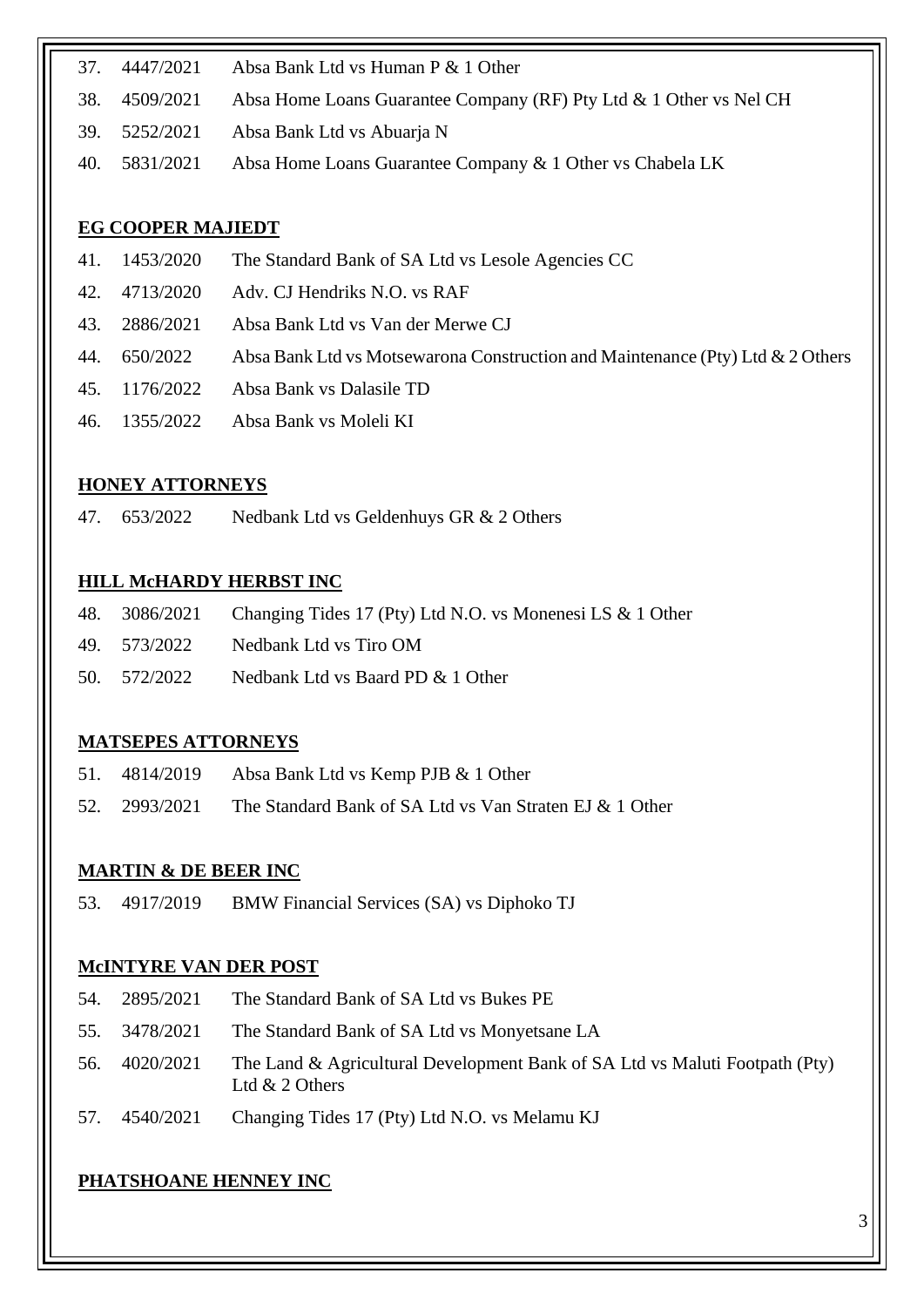| 58. | 5251/2021 | Visser CB N.O. & 1 Other vs Faber CW                                         |
|-----|-----------|------------------------------------------------------------------------------|
| 59. | 31/2022   | Old Mutual Life Assurance Company of SA Ltd vs Jantjie J                     |
| 60. | 627/2022  | Ngaba Guarante SPV (Pty) Ltd vs Matabane TM & 1 Other                        |
| 61. | 746/2022  | The Standard Bank of SA vs Mphanya MM & 1 Other                              |
| 62. | 4688/2021 | The Standard Bank of SA Ltd vs RSP Farming Solutions (Pty) Ltd $\&$ 4 Others |

#### **NOORDMANS**

| 63. 3971/2020 | The Standard Bank of SA Ltd vs De Jager M                             |
|---------------|-----------------------------------------------------------------------|
| 64. 5053/2021 | First National Bank, A Division of First Rand Bank Ltd vs PAWFECT PET |
|               | Mini Market (Pty) Ltd $& 1$ Other                                     |

#### **MONYANI ATTORNEYS**

65. 5077/2018 Mpahane MJ vs Shekoe BE

#### **ROSSOUWS ATTORNEYS**

| 66. 5084/2019 | Firstrand Bank Ltd vs Roux SA                 |
|---------------|-----------------------------------------------|
|               | 67. 2110/2020 Firstrand Bank LTd vs Maneli ST |
| 68. 5470/2021 | Bezuidenhout K vs Victor LC                   |

#### **ROSENDORFF REITZ BARRY ATTORNEYS**

- 69. 5306/2021 Nedbank Ltd vs Shai ST
- 70. 5308/2021 Nedbank Ltd vs Kapp GS
- 71. 5826/2021 Nedbank Ltd vs Jackson HC

#### **SYMINGTON DE KOK INC.**

- 72. 1064/2021 SB Guarantee Company (RF) Proprietary Ltd vs Mokoena IP
- 73. 3615/2021 Firstrand Bank Ltd t/a First National Bank vs Ntsu Trading 739 CC & 1 Other
- 74. 5106/2021 Velocity Finance (RF) Ltd vs Tawana TO
- 75. 5254/2021 Firstrand Bank Ltd vs Ulengo JI
- 76. 5414/2021 Firstrand Auto Receivables (RF) Ltd vs Bango BK
- 77. 5452/2021 Firstrand Bank Ltd t/a Wesbank vs Mr Van der Merwe AJ
- 78. 267/2022 Trevena JE N.O. & 4 Others vs Mr. Mfanta X
- 79. 269/2022 Firstrand Auto Receivables (RF) Ltd vs Mr Morajane ES
- 80. 304/2022 Firstrand Auto Receivables (RF) Ltd vs Ras PA
- 81. 630/2022 The Standard Bank of SA Ltd & 1 Other vs Terblanche EC
- 82. 738/2022 Firstrand Bank Ltd t/a Wesbank vs Tshehlo CM N.O. & 3 Others